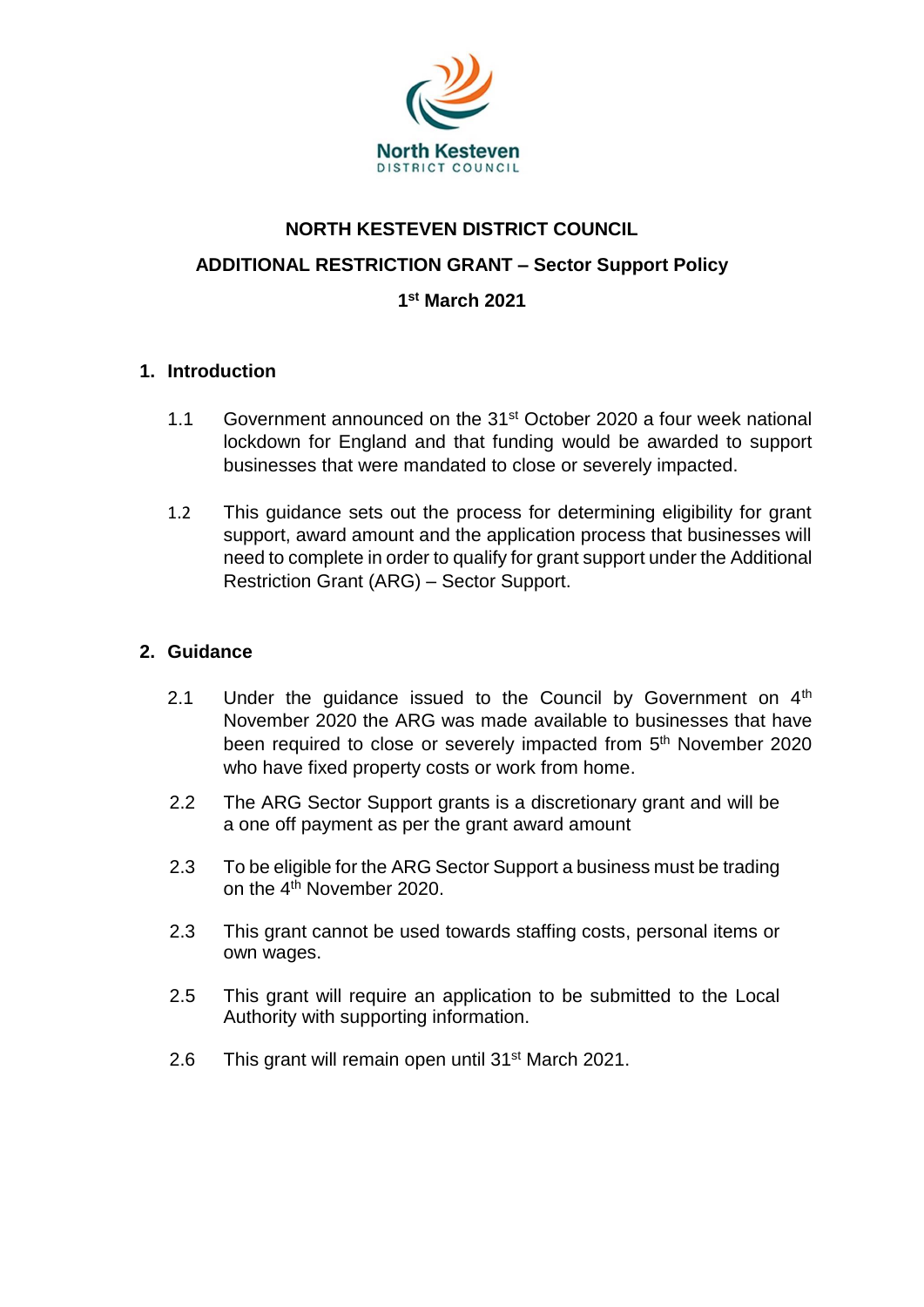### **3. Businesses eligible for the ARG Sector Support**

3.1 The ARG Sector Support will target those businesses who have had limited support since Lockdown restrictions were enforced in November 2020. To be eligible a business must fit into the Sector Category listed below

#### **Sector Category**

**Close Contact Services** – (non-retail without own premises) hair & beauty therapies, personal therapies, sports and rehabilitation therapies, and sport trainer. Private chef & personal catering services. Interior Designers.

**Animal & Pet Services** (non-retail) Dog walking & pet care (non-veterinary), catteries and kennels, equestrian services including livery and riding lessons.

**Visitor Accommodation** (non-hotel) including B&B's, Private Holiday Lets, Camping and Caravan sites (non-residential).

**B2B Services (non-financial services)** training, recruitment, digital & computer services including printing, commercial cleaning

**Automotive** (**non-retail**) trade motor factors, mechanics, garage services, breakdown services, restoration services, customisers, paint shops and body shops,

**Childcare –** Private nurseries & registered childminders

**Registered Charites –** (Excluding churches) Local based charities who have no financial support and are reliant on fundraising events

**Taxi Drivers – Registered within NK**

- 3.2 No essential property qualification or restriction is applied. An applicant may be a registered ratepayer, renting, subletting or working from home.
- 3.3 To be eligible for the ARG Sector Support a business must have either been trading on the 4th November 2020 or required to close under Tier 3/4 restrictions.

#### **4. Businesses not eligible for a grant**

- 4.1 Companies in Administration, Insolvent or where a Striking-Off Notice has been made before the local lockdown are not eligible for funding under this scheme.
- 4.2 Businesses that have chosen not to reopen since March 2020
- 4.3 Businesses that have chosen to close, but are not required to do so under Government lockdown restrictions (see list) will not be eligible.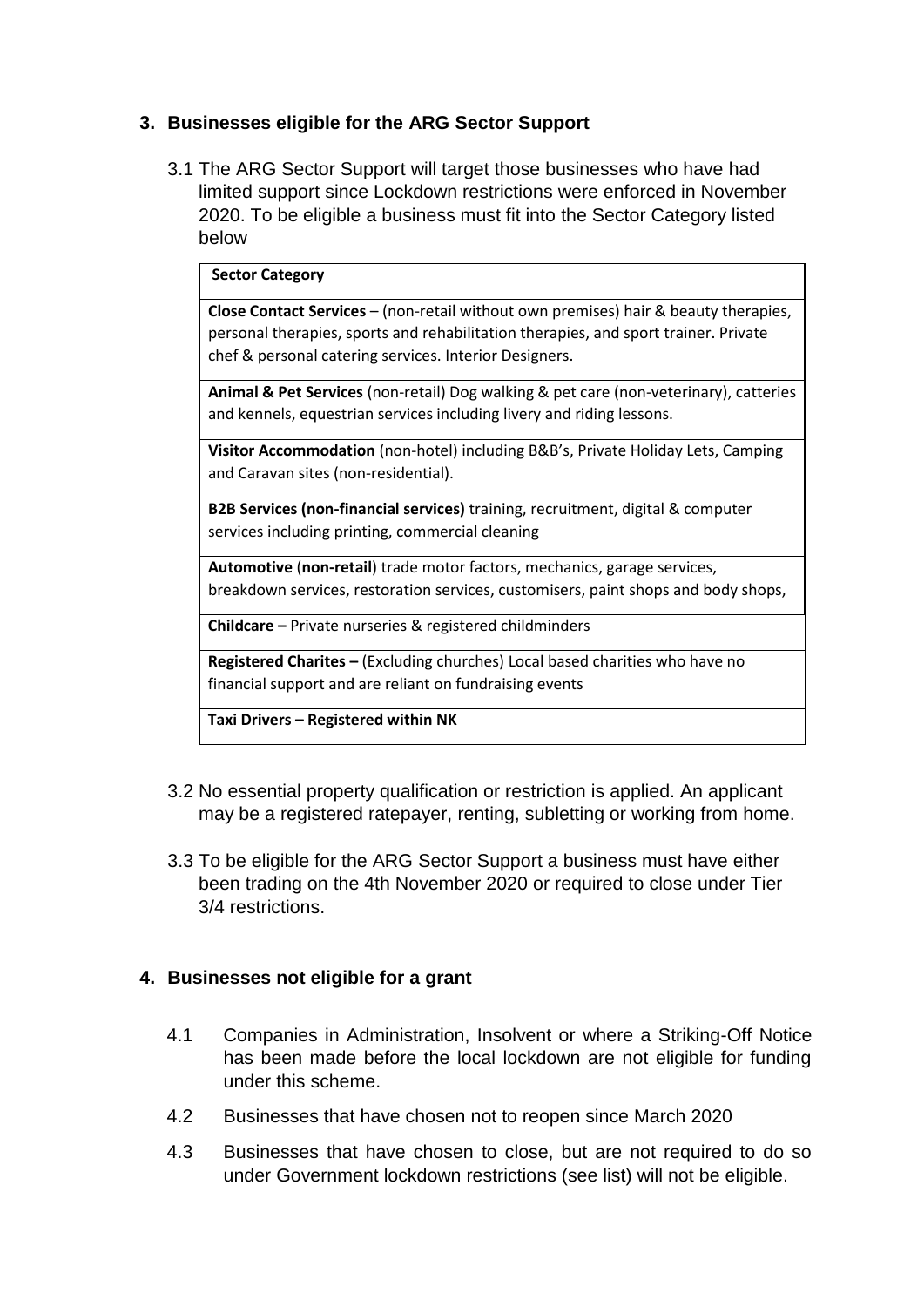## **5. Grant Awards**

| <b>Sector Category</b>                                                                                                                                                                                                                                      | <b>Turnover</b><br>under £50k | <b>Turnover</b><br>51k-£250k | <b>Turnover</b><br>£251k-£500k | <b>Turnover</b><br>over £500k |
|-------------------------------------------------------------------------------------------------------------------------------------------------------------------------------------------------------------------------------------------------------------|-------------------------------|------------------------------|--------------------------------|-------------------------------|
| <b>Close Contact Services - (non-</b><br>retail without own premises)<br>hair & beauty therapies,<br>personal therapies, sports and<br>rehabilitation therapies, and<br>sport trainer. Private chef &<br>personal catering services.<br>Interior Designers. | £1000                         | £2000                        | £3000                          | £5000                         |
| Animal & Pet Services (non-<br>retail) Dog groomers, Dog<br>walking & pet care (non-<br>veterinary), catteries and<br>kennels, equestrian services<br>including livery and riding<br>lessons.                                                               | £1000                         | £2000                        | £3000                          | £5000                         |
| Visitor Accommodation (non-<br>hotel) including B&B's, Private<br>Holiday Lets, Camping and<br>Caravan sites (non-residential).                                                                                                                             | £1000                         | £2000                        | £3000                          | £5000                         |
| <b>B2B Services (non-financial</b><br>services) training, recruitment,<br>digital & computer services<br>including printing, commercial<br>cleaning                                                                                                         | £1000                         | £2000                        | £3000                          | £5000                         |
| Automotive (non-retail) trade<br>motor factors, mechanics,<br>garage services, breakdown<br>services, restoration services,<br>customisers, paint shops and<br>body shops,                                                                                  | £1000                         | £2000                        | £3000                          | £5000                         |
| <b>Childcare</b> – Private nurseries &<br>registered childminders                                                                                                                                                                                           | £1000                         | £2000                        | £3000                          | £5000                         |
| <b>Registered Charites -</b><br>(Excluding churches) Local<br>based charities who have no                                                                                                                                                                   | £1000                         | £1000                        | £1000                          | £1000                         |

5.1 A flat rate grant will be awarded in line with the table below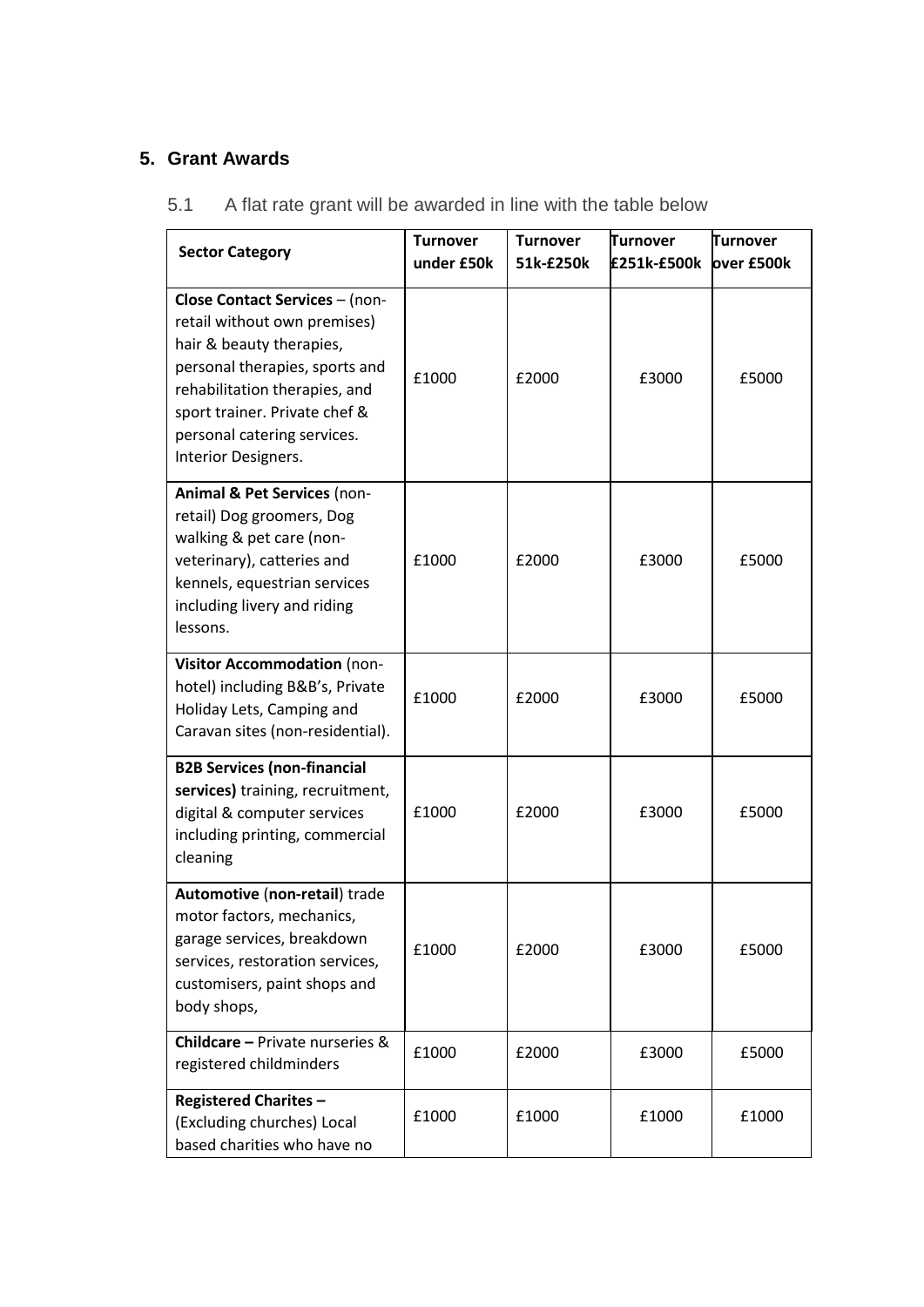| financial support and are<br>reliant on fundraising events |       |       |       |       |
|------------------------------------------------------------|-------|-------|-------|-------|
| Taxi Drivers - Registered<br>within NK                     | £1000 | £2000 | £3000 | £5000 |

### **6. Process for applying for ARG Sector Support**

- 6.1 Business will be required to submit an online application, providing the following information;
	- Business Name/Address and contact information
	- Sector/type of business
	- Company Registration Number (if registered)
	- Company VAT number (if applicable)
	- Number of employees
	- Tax return or Accounts
	- Evidence of trading prior to lock down in November
	- Bank details and copy of recent bank statement

- Estimated loss of income for period 1<sup>st</sup> November 2020 to 1<sup>st</sup> March 2021

- Details on what the grant will be used for

### **7. Timescale and Application Process**

- 7.1 The Council will be opening the online application process on Monday 15<sup>th</sup> March and will close on 31<sup>st</sup> March 2021.
- 7.2 The application process will be digital, via electronic form only and a link will be available on the Council' website and promoted through Council Social Media accounts and weekly BusinessNK newsletter. Any business that is unable to apply online should contact the Grants Team directly for assistance.
- 7.3 Grant payments will be made from Thursday 1<sup>st</sup> April 2021.
- 7.4 All final payment will be made by the 30<sup>th</sup> April 2021.

#### **8. Additional Details**

- 8.1 Grant income received by a business is taxable therefore funding paid under the Local Authority, Additional Restriction Grant will be subject to tax. Only businesses which make an overall profit once grant income is included will be subject to tax.
- 8.2 The Council will not accept deliberate manipulation and fraud. Any business caught falsifying their records to gain additional grant money